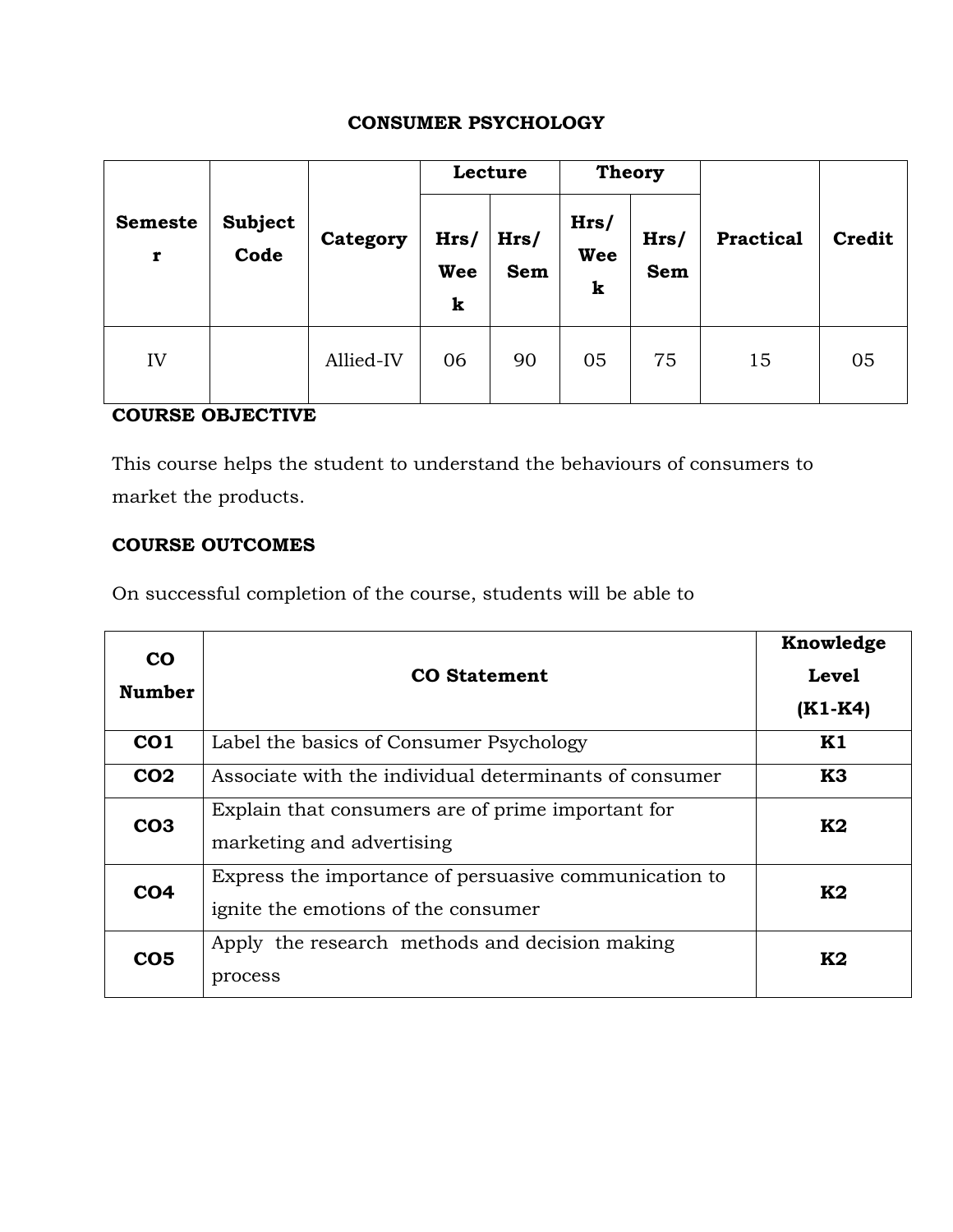| <b>COS</b>      | <b>PO1</b> | PO <sub>2</sub> | PO <sub>3</sub> | <b>PO4</b> | PO <sub>5</sub> | PO <sub>6</sub> |
|-----------------|------------|-----------------|-----------------|------------|-----------------|-----------------|
| CO <sub>1</sub> | S          | S               | M               | M          | M               | M               |
| CO <sub>2</sub> | S          | S               | S               | S          | M               | М               |
| CO <sub>3</sub> | S          | S               | S               | S          | S               | S               |
| CO <sub>4</sub> | S          | S               | S               | S          | S               | S               |
| CO <sub>5</sub> | S          | S               | S               | S          | S               | S               |
| S-Strong        |            |                 | M-Medium        |            | $L$ - $Low$     |                 |

### **MAPPING WITH PROGRAMME OUTCOMES**

### **UNIT I Introduction To Consumer Psychology 15 hrs**

Consumer Psychology- Definition- Meaning- Nature of Consumer Psychology-Importance of Studying Consumer Psychology – Factors Influencing Consumer Behavior.

### **UNIT II The Individual Derterminants as Consumer 15 hrs**

Consumer Sensation and Perception: Perceptual encoding- Applications of Consumer Memory and Learning- Consumer Attitude Theories: Balance Theory, Congruity Theory, Cognitive Dissonance Theory – Multi Attribute Model

### **UNIT III Consumer Marketing 20 hrs**

Consumer Mood, Emotion and Involvement-Consumer Influence: Reference Group Influence and Opinion Leadership.

Definition – Importance of Marketing- Scope of Marketing-4 P's or Marketing Mix – Bases of Consumer Segmentation- Target Market

### **UNIT IV Marketing Communication 20 hrs**

Persuasive Communication in Consumer Behaviour – Developing Effective Communications – Developing and Managing an Advertising Program – Steps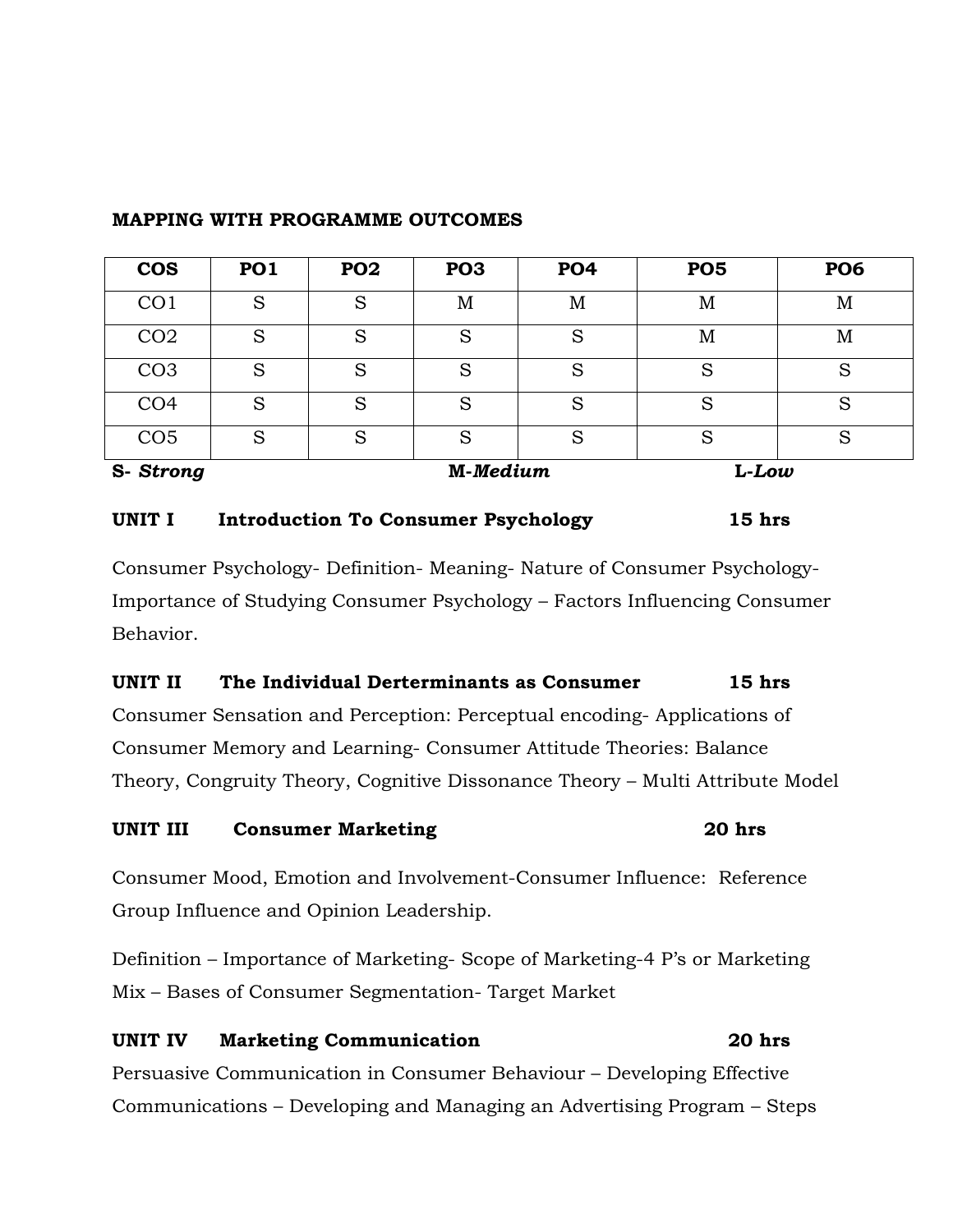in deciding on Media – Promotion mix: Personal selling-Advertising-Direct marketing-Sales Promotion –Sales Force and Public Relation.

### **UNIT V CONSUMER RESEARCH 15 hrs**

Consumer Decision Making Process: Need and Information Search- Alternate Evaluation and Choice- Consumption and Post Purchase behaviour Consumer Research- Approaches to Consumer Research-Methods to Study Consumer Research-

### **Practicum:**

*(Note: Minimum of any two practicum should be carried out)*

- Role play as opinion leaders in consumer market
- Persuasive communication activity as consumer and reference groups
- Survey on consumer psychology

# **Distribution of Marks: Theory 100%** and **Problems 0%**

# **TEXT BOOKS:**

| S.No | <b>Authors</b>       | <b>Title</b>    | <b>Publishers</b> | <b>Year of</b><br><b>Publication</b> |
|------|----------------------|-----------------|-------------------|--------------------------------------|
| 01   | Schiffman, L.G and   | Consumer        | Pearson           | 2019                                 |
|      | Joe Wisenblit&       | Behaviour       | India             |                                      |
|      | Ramesh Kumar.S       | $12th$ Edition) | Education         |                                      |
|      |                      |                 | Services,         |                                      |
|      |                      |                 | Delhi             |                                      |
| 02   |                      | Applied         | Rex book          | 2005                                 |
|      | Dr.Roleux. A.Apruebo | consumer        | storer, Philip    |                                      |
|      |                      | Psychology      | pinr              |                                      |
|      |                      | (Ist Edition)   |                   |                                      |

### **REFERENCE BOOKS:**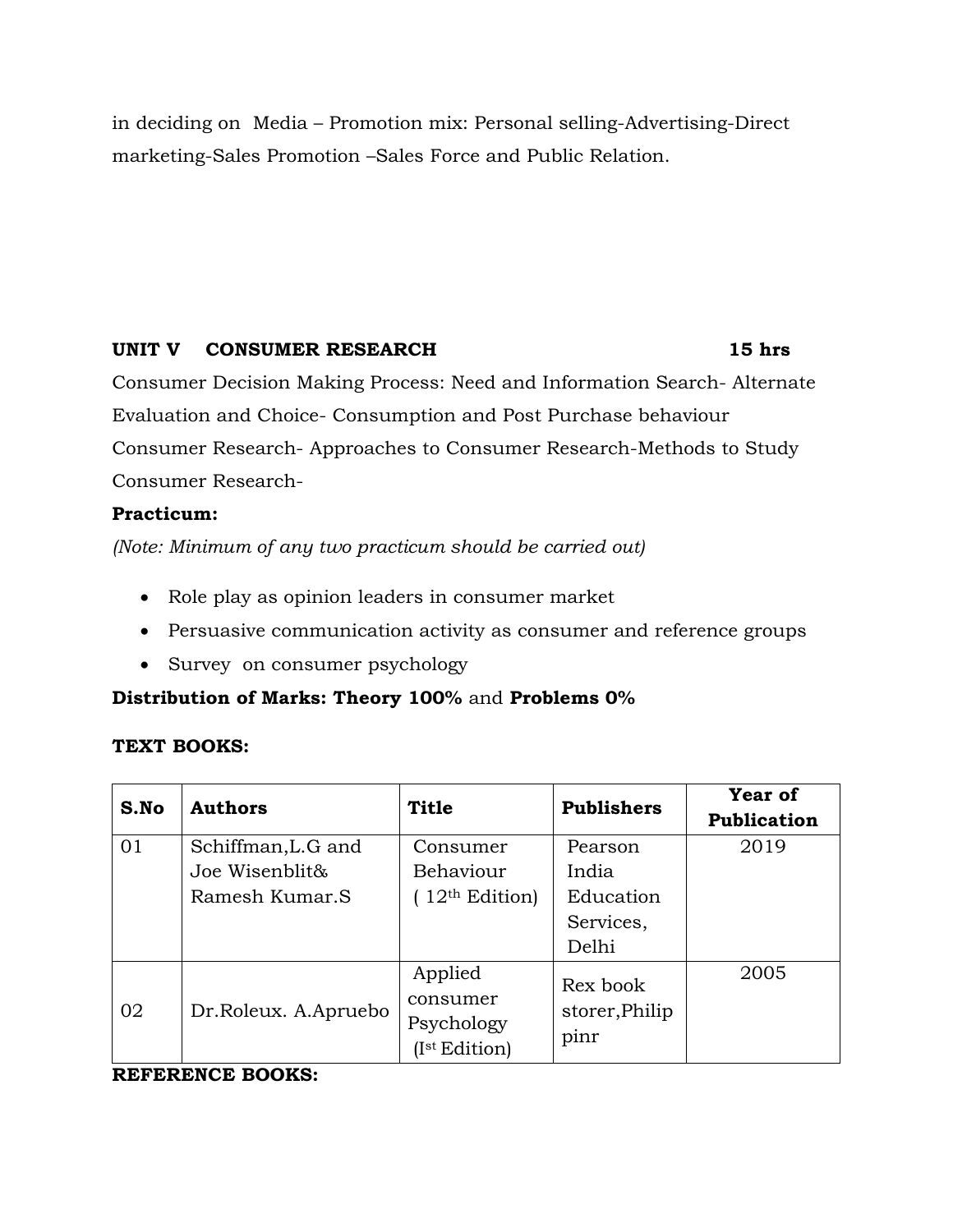| S.No | <b>Authors</b>                                             | <b>Title</b>                                                         | <b>Publishers</b>   | Year of            |
|------|------------------------------------------------------------|----------------------------------------------------------------------|---------------------|--------------------|
|      |                                                            |                                                                      |                     | <b>Publication</b> |
| 01   | Cathrine.V.J<br>ansson-Boyd                                | Consumer Psychology                                                  | <b>MCGraw</b>       | 2010               |
|      |                                                            |                                                                      | Hill:Open           |                    |
|      |                                                            |                                                                      | University          |                    |
|      |                                                            |                                                                      | Press, Londo        |                    |
|      |                                                            |                                                                      | $\mathbf n$         |                    |
| 02   | Del.I.Hawkin<br>s, rRobert.J.B<br>est, Kenneth.<br>A.Coney | Consumer Behaviour<br>building marketing<br>strategy $(9th Edition)$ | Tata MCgraw<br>Hill | 2008               |
| 03   | Henry<br>Assael,                                           | Consumer Behavior                                                    | <b>PWS-KENT</b>     | 1992               |
|      |                                                            | and Marketing                                                        | Publication         |                    |
|      |                                                            | Action. (4 <sup>th</sup> Edition                                     |                     |                    |
|      | Curtis.P.Hug                                               |                                                                      |                     | 2008               |
| 04   | tvedt, Paul.M.                                             | Handbook of                                                          | LEA, New            |                    |
|      | Herr, Frank.R                                              | Consumer Psychology                                                  | York                |                    |
|      | .Kardes                                                    |                                                                      |                     |                    |
| 05   | Gordon.R.Fo                                                |                                                                      | International       | 2006               |
|      | xall, Ronald. E                                            | Consumer Psychology                                                  | Thomson             |                    |
|      | .Goldsmith                                                 | for Marketing(2nd                                                    | <b>Business</b>     |                    |
|      | and Stephen                                                | Edition)                                                             | Press               |                    |
|      | <b>Brown</b>                                               |                                                                      |                     |                    |

# **WEB SOURCES:**

- <https://nptel.ac.in/courses/109/103/109103136/>
- [https://books.google.co.in/books?id=CxPHDwAAQBAJ&printsec=frontco](https://books.google.co.in/books?id=CxPHDwAAQBAJ&printsec=frontcover&dq=inauthor:%22Leon+G.+Schiffman%22&hl=en&sa=X&ved=0ahUKEwjwrNa7wNnpAhV06nMBHRaBC4cQ6wEIQDAC#v=onepage&q&f=false) [ver&dq=inauthor:%22Leon+G.+Schiffman%22&hl=en&sa=X&ved=0ahUK](https://books.google.co.in/books?id=CxPHDwAAQBAJ&printsec=frontcover&dq=inauthor:%22Leon+G.+Schiffman%22&hl=en&sa=X&ved=0ahUKEwjwrNa7wNnpAhV06nMBHRaBC4cQ6wEIQDAC#v=onepage&q&f=false) [EwjwrNa7wNnpAhV06nMBHRaBC4cQ6wEIQDAC#v=onepage&q&f=false.](https://books.google.co.in/books?id=CxPHDwAAQBAJ&printsec=frontcover&dq=inauthor:%22Leon+G.+Schiffman%22&hl=en&sa=X&ved=0ahUKEwjwrNa7wNnpAhV06nMBHRaBC4cQ6wEIQDAC#v=onepage&q&f=false)
- [https://books.google.co.in/books?id=7-](https://books.google.co.in/books?id=7-5MtjBpq3oC&printsec=frontcover&dq=consumer+psychology+books&hl=en&sa=X&ved=0ahUKEwjc1YP4v9npAhXSW3wKHXvRBv0Q6AEIYTAH#v=onepage&q=consumer%20psychology%20books&f=false) [5MtjBpq3oC&printsec=frontcover&dq=consumer+psychology+books&hl=](https://books.google.co.in/books?id=7-5MtjBpq3oC&printsec=frontcover&dq=consumer+psychology+books&hl=en&sa=X&ved=0ahUKEwjc1YP4v9npAhXSW3wKHXvRBv0Q6AEIYTAH#v=onepage&q=consumer%20psychology%20books&f=false) [en&sa=X&ved=0ahUKEwjc1YP4v9npAhXSW3wKHXvRBv0Q6AEIYTAH#v](https://books.google.co.in/books?id=7-5MtjBpq3oC&printsec=frontcover&dq=consumer+psychology+books&hl=en&sa=X&ved=0ahUKEwjc1YP4v9npAhXSW3wKHXvRBv0Q6AEIYTAH#v=onepage&q=consumer%20psychology%20books&f=false) [=onepage&q=consumer%20psychology%20books&f=false](https://books.google.co.in/books?id=7-5MtjBpq3oC&printsec=frontcover&dq=consumer+psychology+books&hl=en&sa=X&ved=0ahUKEwjc1YP4v9npAhXSW3wKHXvRBv0Q6AEIYTAH#v=onepage&q=consumer%20psychology%20books&f=false)
- [https://books.google.co.in/books?id=dLl2uDSLvLwC&printsec=frontcove](https://books.google.co.in/books?id=dLl2uDSLvLwC&printsec=frontcover&dq=consumer+psychology&hl=en&sa=X&ved=2ahUKEwjpstmT7sfqAhUi7XMBHekBBvcQ6AEwA3oECAUQAg#v=onepage&q=consumer%20psychology&f=false) [r&dq=consumer+psychology&hl=en&sa=X&ved=2ahUKEwjpstmT7sfqAh](https://books.google.co.in/books?id=dLl2uDSLvLwC&printsec=frontcover&dq=consumer+psychology&hl=en&sa=X&ved=2ahUKEwjpstmT7sfqAhUi7XMBHekBBvcQ6AEwA3oECAUQAg#v=onepage&q=consumer%20psychology&f=false)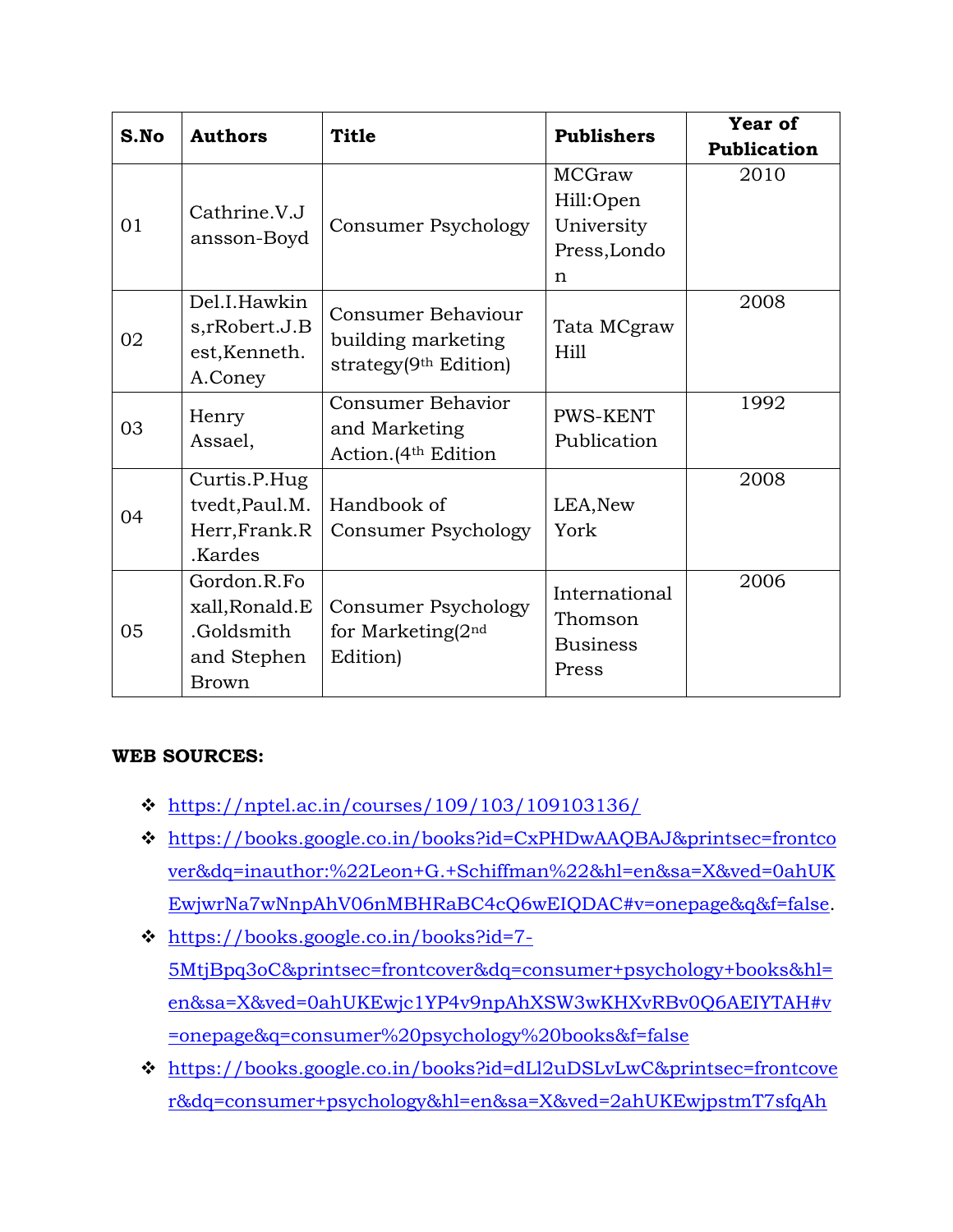Ui7XMBHekBBvcQ6AEwA3oECAUQAg#v=onepage&q=consumer%20psyc hology&f=false

- [https://books.google.co.in/books?id=4tQZIUKRQwAC&printsec=frontcov](https://books.google.co.in/books?id=4tQZIUKRQwAC&printsec=frontcover&dq=Consumer+Behavior&hl=en&sa=X&ved=0ahUKEwiC-o2ln-PpAhVTxjgGHXicDj4Q6AEISjAE#v=onepage&q=Consumer%20Behavior&f=false) [er&dq=Consumer+Behavior&hl=en&sa=X&ved=0ahUKEwiC-o2ln-](https://books.google.co.in/books?id=4tQZIUKRQwAC&printsec=frontcover&dq=Consumer+Behavior&hl=en&sa=X&ved=0ahUKEwiC-o2ln-PpAhVTxjgGHXicDj4Q6AEISjAE#v=onepage&q=Consumer%20Behavior&f=false)[PpAhVTxjgGHXicDj4Q6AEISjAE#v=onepage&q=Consumer%20Behavior&](https://books.google.co.in/books?id=4tQZIUKRQwAC&printsec=frontcover&dq=Consumer+Behavior&hl=en&sa=X&ved=0ahUKEwiC-o2ln-PpAhVTxjgGHXicDj4Q6AEISjAE#v=onepage&q=Consumer%20Behavior&f=false) [f=false](https://books.google.co.in/books?id=4tQZIUKRQwAC&printsec=frontcover&dq=Consumer+Behavior&hl=en&sa=X&ved=0ahUKEwiC-o2ln-PpAhVTxjgGHXicDj4Q6AEISjAE#v=onepage&q=Consumer%20Behavior&f=false)
- [https://courses.lumenlearning.com/wmopen](https://courses.lumenlearning.com/wmopen-psychology/chapter/outcome-sensation-and-perception/)[psychology/chapter/outcome-sensation-and-perception/](https://courses.lumenlearning.com/wmopen-psychology/chapter/outcome-sensation-and-perception/)
- [http://consumerbehaviour4vtu.blogspot.com/2008/09/persuasive](http://consumerbehaviour4vtu.blogspot.com/2008/09/persuasive-communication.html?m=1)[communication.html?m=1](http://consumerbehaviour4vtu.blogspot.com/2008/09/persuasive-communication.html?m=1)
- [https://www.lightercapital.com/blog/what-is-consumer-research-why](https://www.lightercapital.com/blog/what-is-consumer-research-why-is-it-important/)[is-it-important/](https://www.lightercapital.com/blog/what-is-consumer-research-why-is-it-important/)
- [https://books.google.co.in/books?id=lWEFYahmVk8C&printsec=frontcov](https://books.google.co.in/books?id=lWEFYahmVk8C&printsec=frontcover&dq=consumer+psychology&hl=en&sa=X&ved=2ahUKEwjpstmT7sfqAhUi7XMBHekBBvcQ6AEwAHoECAAQAg#v=onepage&q=consumer%20psychology&f=false) [er&dq=consumer+psychology&hl=en&sa=X&ved=2ahUKEwjpstmT7sfqAh](https://books.google.co.in/books?id=lWEFYahmVk8C&printsec=frontcover&dq=consumer+psychology&hl=en&sa=X&ved=2ahUKEwjpstmT7sfqAhUi7XMBHekBBvcQ6AEwAHoECAAQAg#v=onepage&q=consumer%20psychology&f=false) [Ui7XMBHekBBvcQ6AEwAHoECAAQAg#v=onepage&q=consumer%20psyc](https://books.google.co.in/books?id=lWEFYahmVk8C&printsec=frontcover&dq=consumer+psychology&hl=en&sa=X&ved=2ahUKEwjpstmT7sfqAhUi7XMBHekBBvcQ6AEwAHoECAAQAg#v=onepage&q=consumer%20psychology&f=false) [hology&f=false](https://books.google.co.in/books?id=lWEFYahmVk8C&printsec=frontcover&dq=consumer+psychology&hl=en&sa=X&ved=2ahUKEwjpstmT7sfqAhUi7XMBHekBBvcQ6AEwAHoECAAQAg#v=onepage&q=consumer%20psychology&f=false)
- [https://books.google.co.in/books?id=6B20pJJ\\_LZMC&printsec=frontcov](https://books.google.co.in/books?id=6B20pJJ_LZMC&printsec=frontcover&dq=consumer+psychology&hl=en&sa=X&ved=2ahUKEwjpstmT7sfqAhUi7XMBHekBBvcQ6AEwAXoECAEQAg#v=onepage&q=consumer%20psychology&f=false) [er&dq=consumer+psychology&hl=en&sa=X&ved=2ahUKEwjpstmT7sfqAh](https://books.google.co.in/books?id=6B20pJJ_LZMC&printsec=frontcover&dq=consumer+psychology&hl=en&sa=X&ved=2ahUKEwjpstmT7sfqAhUi7XMBHekBBvcQ6AEwAXoECAEQAg#v=onepage&q=consumer%20psychology&f=false) [Ui7XMBHekBBvcQ6AEwAXoECAEQAg#v=onepage&q=consumer%20psyc](https://books.google.co.in/books?id=6B20pJJ_LZMC&printsec=frontcover&dq=consumer+psychology&hl=en&sa=X&ved=2ahUKEwjpstmT7sfqAhUi7XMBHekBBvcQ6AEwAXoECAEQAg#v=onepage&q=consumer%20psychology&f=false) [hology&f=false](https://books.google.co.in/books?id=6B20pJJ_LZMC&printsec=frontcover&dq=consumer+psychology&hl=en&sa=X&ved=2ahUKEwjpstmT7sfqAhUi7XMBHekBBvcQ6AEwAXoECAEQAg#v=onepage&q=consumer%20psychology&f=false)

# **TEACHING METHODOLOGIES:**

- Discussion
- Case study
- Visual aids
- Assignment and Seminar
- Peer teaching.

# **SYLLABUS DESIGNERS:**

# **01.Mrs.R.Safina Selva 02.Ms.Aarthi.D**